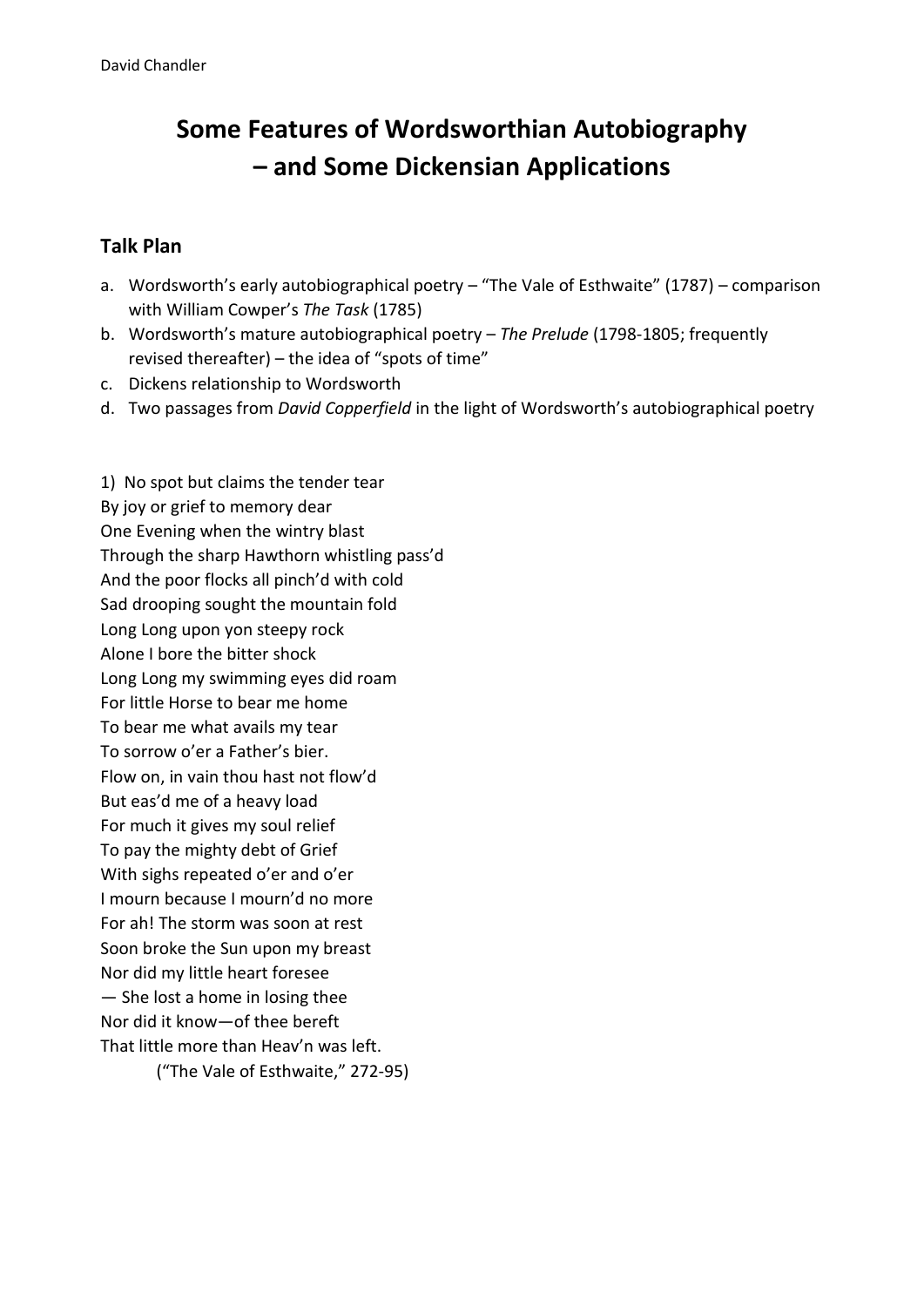2) … [I] have lov'd the rural walk O'er hills, through valleys, and by rivers' brink, E'er since a truant boy I pass'd my bounds T' enjoy a ramble on the banks of Thames. And still remember, nor without regret, Of hours that sorrow since has much endear'd, How oft, my slice of pocket store consum'd, Still hung'ring, pennyless and far from home, I fed on scarlet hips and stony haws, Or blushing crabs, or berries that imboss The bramble, black as jet, or sloes austere. Hard fare! but such as boyish appetite Disdains not …

(*The Task*, I, 109-24)

## 3) One Christmas-time,

On the glad eve of its dear holidays, Feverish, and tired, and restless, I went forth Into the fields, impatient for the sight Of those led palfreys that should bear us home; My brothers and myself. There rose a crag, That, from the meeting-point of two highways Ascending, overlooked them both, far stretched; Thither, uncertain on which road to fix My expectation, thither I repaired, Scout-like, and gained the summit; 'twas a day Tempestuous, dark, and wild, and on the grass I sate half-sheltered by a naked wall; Upon my right hand couched a single sheep, Upon my left a blasted hawthorn stood; With those companions at my side, I watched Straining my eyes intensely, as the mist Gave intermitting prospect of the copse And plain beneath. Ere we to school returned, – That dreary time,  $-$  ere we had been ten days Sojourners in my father's house, he died; And I and my three brothers, orphans then, Followed his body to the grave. The event, With all the sorrow that it brought, appeared A chastisement; and when I called to mind That day so lately past, when from the crag I looked in such anxiety of hope; With trite reflections of morality,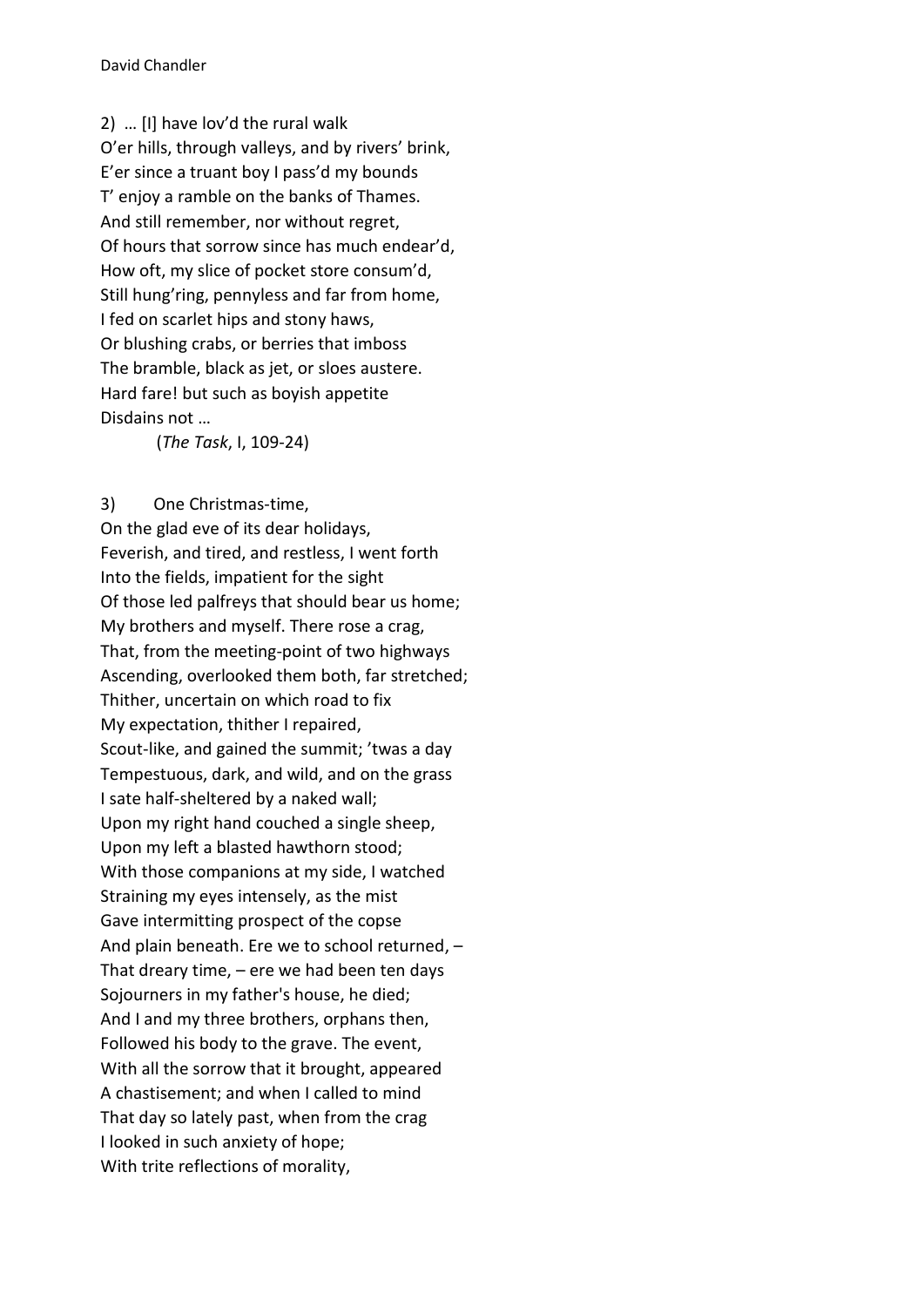Yet in the deepest passion, I bowed low To God, Who thus corrected my desires; And, afterwards, the wind and sleety rain, And all the business of the elements, The single sheep, and the one blasted tree, And the bleak music from that old stone wall, The noise of wood and water, and the mist That on the line of each of those two roads Advanced in such indisputable shapes; All these were kindred spectacles and sounds To which I oft repaired, and thence would drink, As at a fountain …

(*The Prelude*, 1850 version, XII, 287-326)

4) There are in our existence spots of time, That with distinct pre-eminence retain A renovating virtue, whence, depressed By false opinion and contentious thought, Or aught of heavier or more deadly weight, In trivial occupations, and the round Of ordinary intercourse, our minds Are nourished and invisibly repaired; A virtue, by which pleasure is enhanced, That penetrates, enables us to mount, When high, more high, and lifts us up when fallen. This efficacious spirit chiefly lurk Among those passages of life that give Profoundest knowledge to what point, and how, The mind is lord and master – outward sense The obedient servant of her will. Such moments Are scattered everywhere, taking their date From our first childhood.

(ibid., XII, 208-25)

5) … my occupation in my solitary pilgrimages was to recall every yard of the old road as I went along it, and to haunt the old spots, of which I never tired. I haunted them, as my memory had often done, and lingered among them as my younger thoughts had lingered when I was far away. (*David Copperfield*, chp. 22)